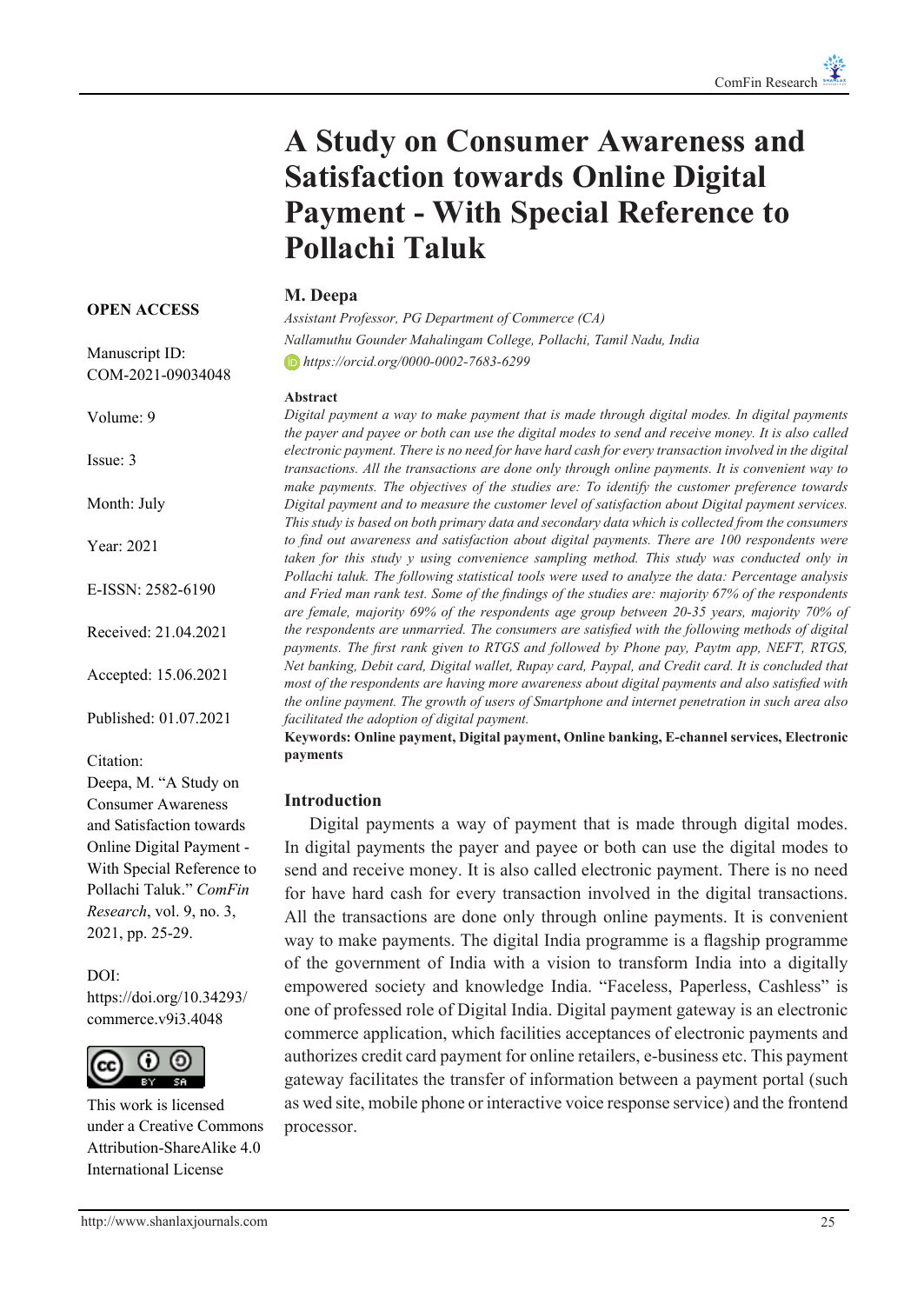# **Traditional Payment Method**

Cheque, Cash and Demand draft

# **Recent Payment Method**

- Debit card and Credit card
- Airtel money and Digital wallet
- Rupay card and Jio money
- State bank buddy and free charge
- Paypal and paytm app
- Bhim app
- Net banking
- Smart card
- NEFT and RTGS

## **Review of Literature**

Rathore (2016) in his study entitled that "adoption of digital wallet by consumers" stated that digital payment using wallet as highly convenient for consumers in purchasing products through online without physical movement across places.

Singh (2017) in his study entitled that "A Study on consumer perception of Digital payment mode" concluded that there was significant difference between education of consumers and adoption of digital payment. The perception of consumers for digital payment had positive and significant effect on adoption of digital payment among consumers.

#### **Statement of the Problem**

It is obvious that the researcher establish the study about the key determinants of customer satisfaction and awareness of digital payment to acquire the customer satisfaction response to the service as well as to analyze the most appropriate solutions for the problem.

Digital payment service users have been receiving many negative feedbacks in terms of Payment gateway failure, Problem with acceptance of debit/credit card, Failure of Digital payment Apps, Delay in confirmation of order, security transactions, connectivity and Services quality. So, the following questions were raised in the minds of the researcher:

- Whether the consumers are having awareness about digital services?
- What is the level of customer's satisfaction after adopting Digital payment service?

## **Objectives of the Study**

To overcome the above problem the following objectives have been framed by the researcher are as follows:

- To identify the customer awareness about Digital payment.
- To analyse level of customer satisfaction towards Digital payment services.

## **Scope of the Study**

This research focuses on digital payment service users in Pollachi in general. It focuses the relationship between digital payment services on safety, security, transaction speed, convenience for all the online transactions and transfer funds. It can be directly influence the consumer satisfaction level and create intension for further use among consumers.

## **Methodology**

The methodology consists of the following various heads:

**Data and Sources of Data:** This study is based on both primary and secondary data. Primary data have been collected from the online users to find out the awareness and level of satisfaction about usage of digital payments. The secondary data collected from various books, journals and magazines about the digital payments.

**Sample Size and Sampling Method:** Totally there are 100 respondents were taken for this study based on the convenience sampling method.

**Area of the Study:** This study was conducted in Pollachi taluk.

**Framework of Analysis:** The following statistical tools were used to analyse the data:

- Simple percentage
- Weighted average ranking

#### **Table 1: Socio Economic Profile**

| <b>Particulars</b> | <b>Numbers</b> | $\frac{0}{0}$ |
|--------------------|----------------|---------------|
| Age                |                |               |
| Below 20 years     | 17             | 17.00         |
| 20-35 years        | 69             | 69.00         |
| $30-40$ years      |                | 8.00          |
| Above 40 years     |                | 6.00          |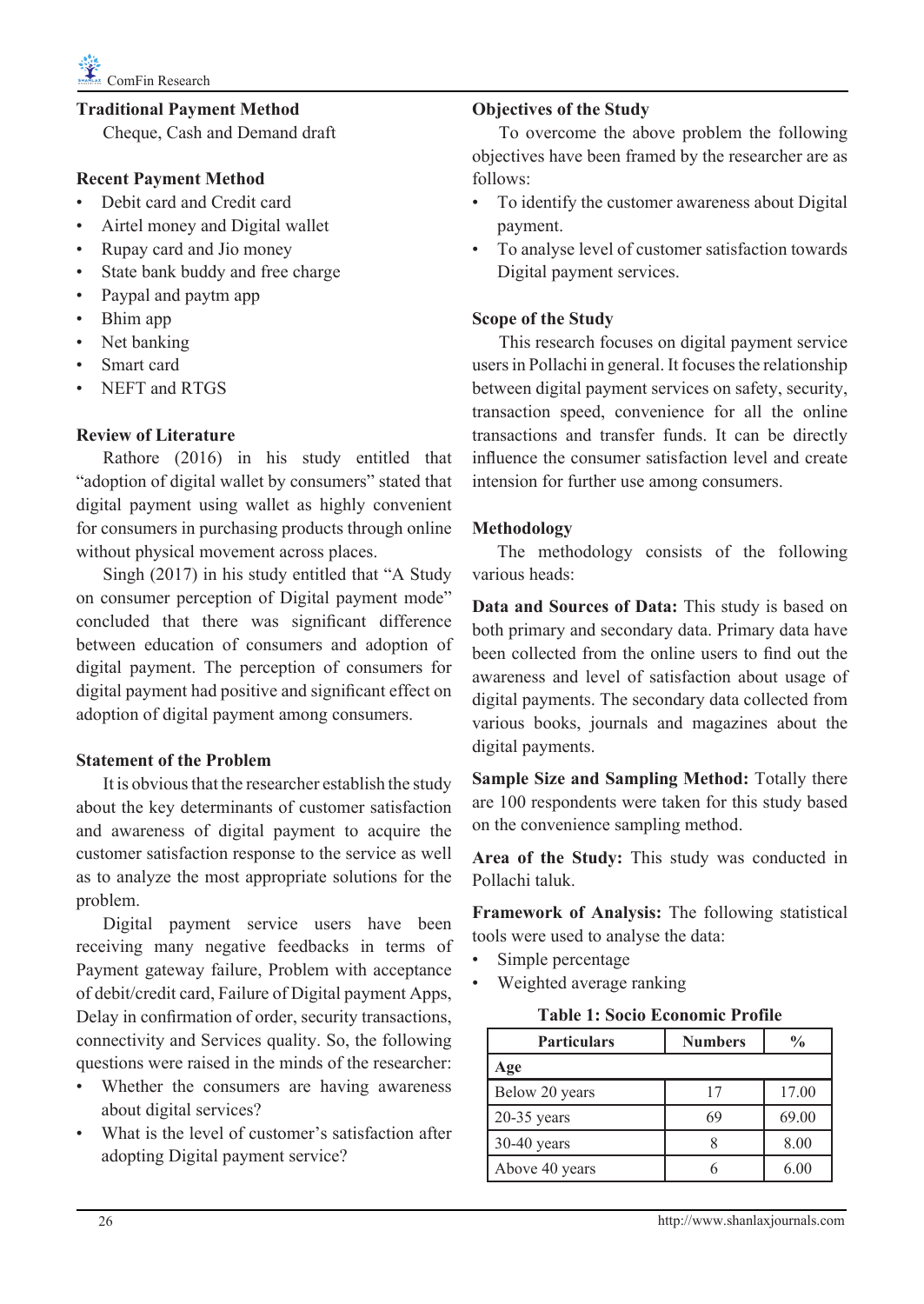| Gender                           |       |           |  |
|----------------------------------|-------|-----------|--|
| Male                             | 67    | 67.00     |  |
| Female                           | 33    | 33.00     |  |
| <b>Educational Qualification</b> |       |           |  |
| Up to 10th Standard              | 15    | 15.00     |  |
| <b>HSC</b>                       | 15    | 15.00     |  |
| College Level                    | 50.00 |           |  |
| <b>Type of Family</b>            |       |           |  |
| Joint family                     | 40    | 40.00     |  |
| Nuclear family                   | 60    | 60.00     |  |
| <b>Number of Members</b>         |       |           |  |
| Up to 4 members                  | 60    | 60.00     |  |
| Above 4 members                  | 40.00 |           |  |
| <b>Monthly Income</b>            |       |           |  |
| Upto Rs.30,000                   | 65    | 65.00     |  |
| Rs.30,000 to Rs.40,000           | 24    | 24.00     |  |
| Above Rs.40,000                  | 11    | 11.00     |  |
| Total online consumers           |       | $N = 100$ |  |

**Source**: Primary Data

**Table 2: Uses of Digital Payment**

| <b>Uses Your</b><br><b>Digital Payment</b> | No of<br><b>Respondents</b> | $(\%)$ |
|--------------------------------------------|-----------------------------|--------|
| Every day                                  | 32                          | 32.00  |
| One to two time a week                     | 28                          | 28.00  |
| Three to six time a week                   | 13                          | 13.00  |
| One every few months                       | 27                          | 27.00  |
| Total                                      | 100                         | 100    |

**Source**: Primary data

From the above table show that out of 100 respondent, 32% of the respondents are everyday using digital payment, 28% of the respondents are One to two time a week using digital payment, 13% of the respondents are Three to six time a week using digital payment and 27% of the respondents are One every few months using digital payment.

Majority 32% of the respondents are everyday using digital payment.

|  |  |  | <b>Table 3: Method of Digital Payment</b> |  |
|--|--|--|-------------------------------------------|--|
|--|--|--|-------------------------------------------|--|

| Method of<br><b>Digital Payment</b> | No of<br><b>Respondents</b> | $(\%)$ |
|-------------------------------------|-----------------------------|--------|
| Debit cards                         | 45                          | 45.00  |
| Credit Card                         | 26                          | 26.00  |
| 5-pay                               | 20                          | 20.00  |

| NEFT  |     | 5.00 |
|-------|-----|------|
| Other |     | 4.00 |
| Total | 100 | 100  |

**Source**: Primary data

From the above table shows that out of 100 respondents, 45.00% of the respondents are method of digital payment with debit cards, 26.00% of the respondents are method of digital payment with credit cards, 20% of the respondents are method of digital payment with G-pay, 5% of the respondents are method of digital payment with NEFT and 4% of the respondents are method of digital payment with other.

Majority 45% of the respondents are method of digital payment with debit cards.

# **Satisfaction Towards Modern Digital Payment Method**

The following table shows the level of satisfaction towards digital payment method among the selected consumers by using weighted average ranking method:

| <b>Table 4: Satisfaction towards Modern Digital</b> |                       |  |
|-----------------------------------------------------|-----------------------|--|
|                                                     | <b>Payment Method</b> |  |

| Rank           |
|----------------|
| 6              |
|                |
| 8              |
| 4              |
| $\mathcal{E}$  |
| 10             |
| 9              |
| $\overline{2}$ |
|                |
| 5              |
|                |

**Source**: Primary Data

The consumers are satisfied with the following methods of digital payments. The first rank given to RTGS and followed by Phone pay, Paytm app, NEFT, RTGS, Net banking, Debit card, Digital wallet, Rupay card, Paypal, and Credit card.

#### **Findings of the Study**

Majority (67.00%) of the respondents are female.

http://www.shanlaxjournals.com 27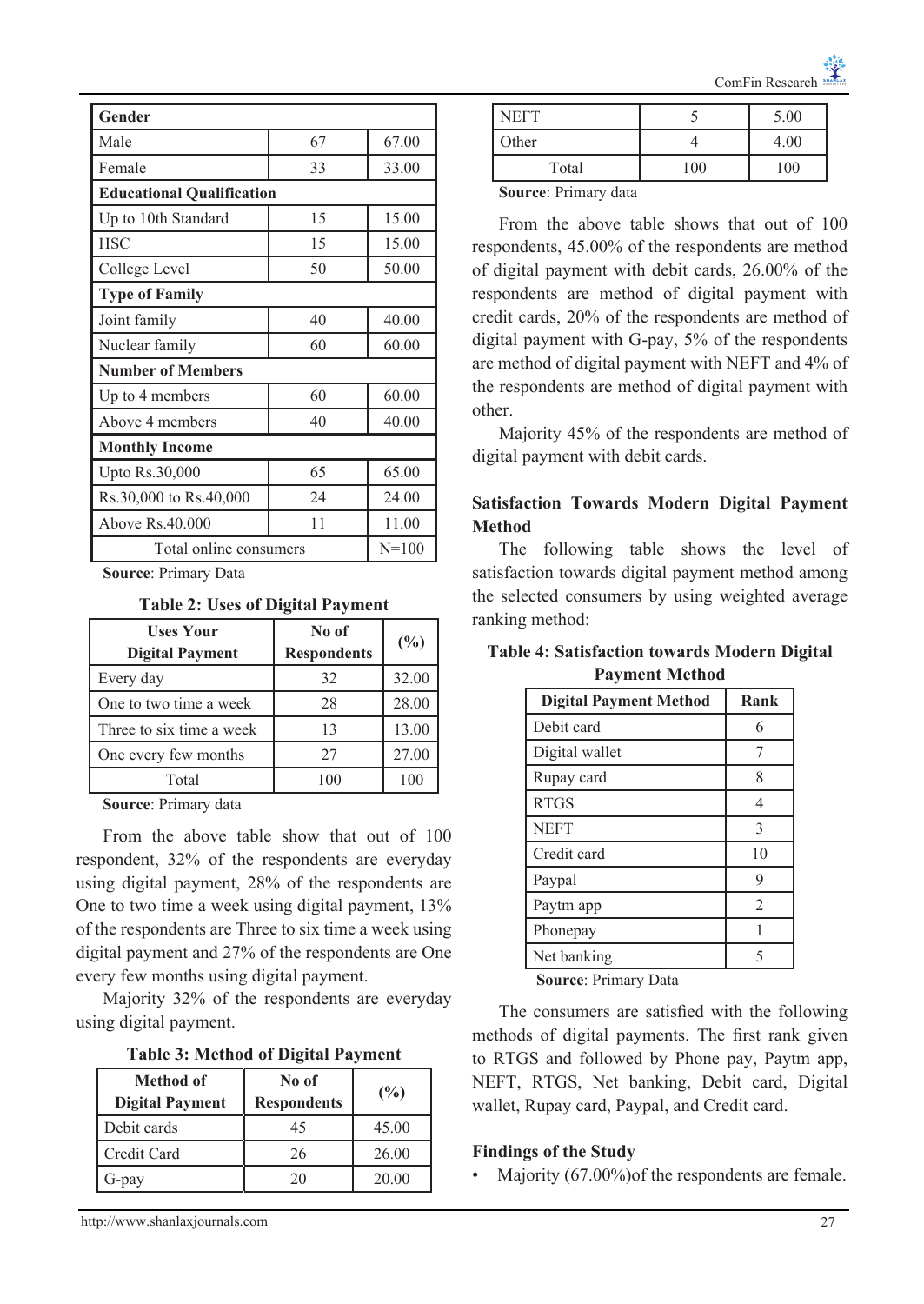

- Majority (69.00%) of the age between 20-35 years.
- Majority (70.00%) of the respondents are unmarried.
- Majority (59.00%) of the respondents are rural.
- Majority (39.00%) of the respondents are postgraduate
- Majority  $(67.00\%)$  of the respondents are students
- Majority (65.00%) of the respondents are monthly family income up to Rs.30000.
- Majority (55.00%) of the respondents are nuclear.
- Majority (52.00%) of the respondents are number of members in the family earning.
- Majority (32.00%) of the respondents are everyday using digital payment.
- Majority (78.00%) of the respondents are Prefer using cash or your digital payments.
- Majority (45.00%) of the respondents are method of digital payment with debit cards.

# **Level of Satisfaction**

The consumers are satisfied with the following methods of digital payments. The first rank given to RTGS and followed by Phone pay, Paytm app, NEFT, RTGS, Net banking, Debit card, Digital wallet, Rupay card, Paypal, and Credit card.

#### **Suggestions of the Study**

This study suggested that the respondents are satisfied y digital payment services. But the level of satisfaction is low in the following area of shopping, ticket booking, transaction speed, grievance handling methods, service charges, mini statement etc,. The researcher would like to request the digital payments to probe in to the suggestions mentioned and take actions if necessary for the benefits of consumers based on the usage of digital payment services.

# **Conclusion**

Digital payment usage awareness as spread among the people in India due to government policy of demonetization and it is forcefully induced the usage of digital payment. Digital payment support their consumer to transfer their payments with the usage of their mobile phones in the easiest way. Digital payment officers should frequently visit the consumers and enquire about their requirements

and problems faced by the users. Digital payment has to increase its advertising in television media in order to increase the awareness to the public. Digital payment services may also introduce some sales promotion activities such as cash discounts, reduce service charges and gifts etc., This study concluded that there will e tremendous growth in the adoption of digital payment in the present business scenario.

## **References**

- Abukhzam, Mohammad, and Angela Lee. "Factors Affecting Bank Staff Attitude towards E-banking Adoption in Libya." *The Electronic Journal on Information Systems in Developing Countries*, vol. 42, no. 1, 2010, pp. 1-15.
- Afsharpour, M., and M. Pahlevani. "Review and Prioritization of Payment Tools and Equipment of e-banking using Analytical Hierarchy Process (AHP)." *Seventh National Conference and First International Conference of Ecommerce & Economy*, 2013.
- Alghamdi, Rayed, et al. "Factors Influencing E-Commerce Adoption by Retailers in Saudi Arabia: A Qualitative Analysis." *Electronic Journal on Information Systems in Developing Countries*, vol. 47, 2011, pp. 1-23.
- Antwi, Stephen Kwadwo, et al. "Examining the Effectiveness of Electronic Payment System in Ghana: The Case of e-ZWICH in the Tamale Metropolis." *Research Journal of Finance and Accounting*, vol. 6, no. 2, 2015, pp. 163-177.
- Anyanwu, Akudo C., et al. "Electronic Payment System (EPS): Facilitating the Development and Adoption in Nigeria." *International Journal of Computer Science Issues*, vol. 9, no. 2, 2012, pp. 462-467.
- Ayo, Charles K., and Wilfred Isioma Ukpeke. "Design of a Secure Unified e-Payment System in Nigeria: A Case Study." *African Journal of Business Management*, vol. 4, no. 9, 2010, pp. 1753-1760.
- Baddeley, Michelle. "Using E-Cash in the New Economy: An Electronic Analysis of Micropayment Systems." *Journal of Electronic Commerce Research*, vol. 5, no. 4, 2004, pp. 239-253.